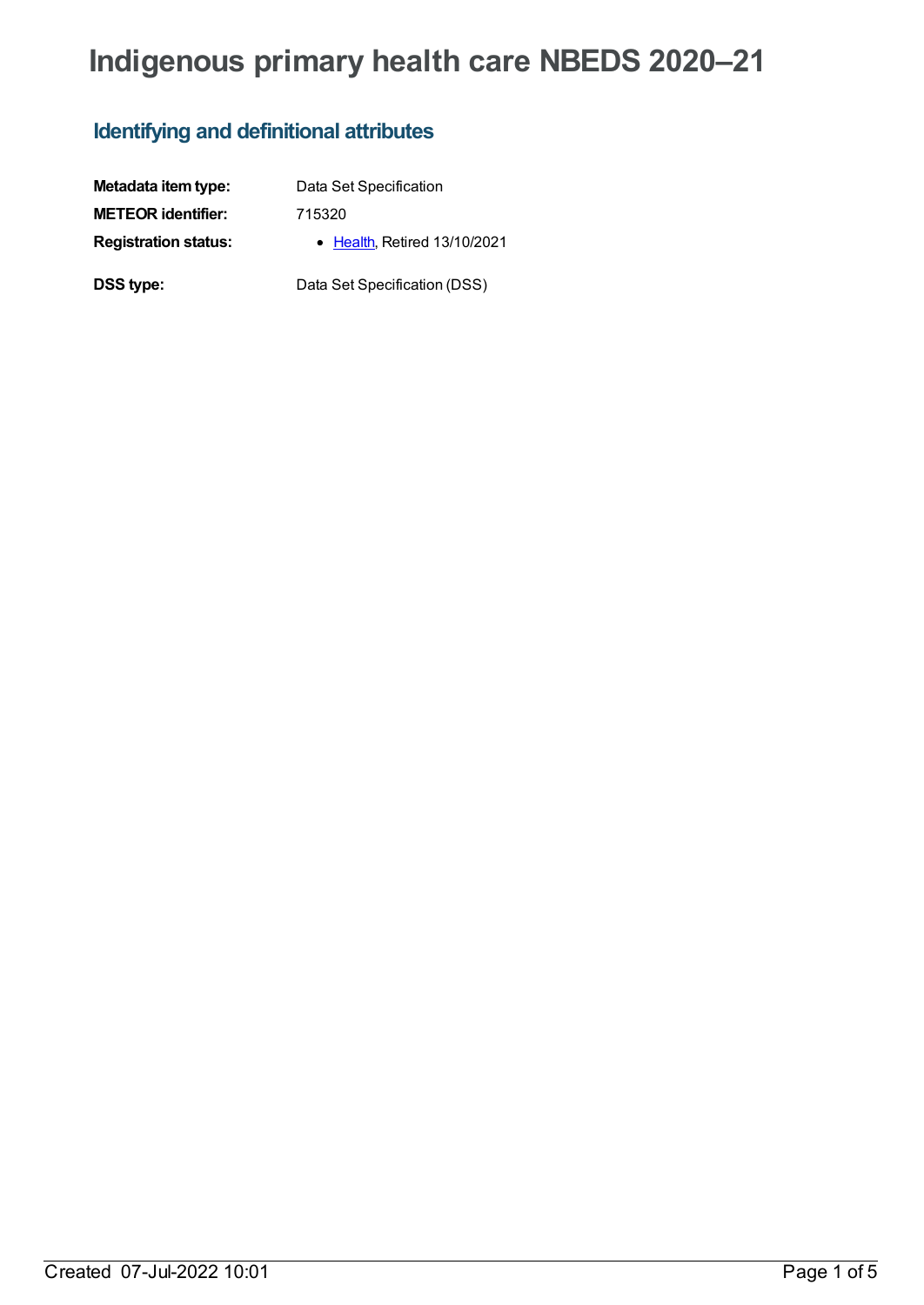**Scope:** *Note: this National best endeavours data set has the status of Retired in the Health Registration Authority. Please refer to the [Indigenous-specific](file:///content/738532) primary health care NBEDS December 2020.*

> The Indigenous primary health care national best endeavours data set (IPHC NBEDS) is primarily designed to support the collection of aggregate information from Indigenous-specific primary health-care services. The IPHC NBEDS describes the aggregate data to be reported by those Indigenous-specific primary health-care services.

For the purposes of the IPHC NBEDS, Aboriginal and Torres Strait Islander primary health care is defined as:

"…socially and culturally appropriate, universally accessible, scientifically sound, first level care. It is provided by health services and systems with a suitably trained workforce comprised of multidisciplinary teams supported by integrated referral systems in a way that: gives priority to those most in need and addresses health inequalities; maximises community and individual selfreliance, participation and control and; involves collaboration and partnership with other sectors to promote public health. Comprehensive primary health care includes health promotion, illness prevention, treatment, and care of the sick, community development, advocacy, and rehabilitation services."

This definition has been endorsed by the Aboriginal Medical Services Alliance of the Northern Territory (AMSANT), the AustralianGeneral Practice Network (AGPN), the Australian Primary Health Care Research Institute (APHCRI), and the Australian Medical Association (AMA).

Aboriginal and Torres Strait Islander primary health care services include:

1. Aboriginal Community Controlled Health Service (ACCHS): primary health-care services initiated and operated by the local Aboriginal community to deliver holistic, comprehensive, and culturally appropriate health care to the community which controls it (through a locally elected Board of Management); and

2. Other Aboriginal and Torres Strait Islander primary health-care services: health services funded principally to provide services to Aboriginal and Torres Strait Islander individuals with funding provided by the AustralianGovernment and/or state or territory governments. These non community-controlled services mainly exist in the Northern Territory and northern part of Queensland.

Indigenous-specific primary health-care services aggregate their data using cohort definitions and specialised software and then submit the data to the Health Data Portal (HDP). The HDP is the Commonwealth Department of Health's secure webbased data submission platform.

No individual level client data will be supplied by Indigenous-specific primary health-care services. The data do not include data elements describing any details relating to or arising from individual client visits, at the client visit level, e.g. blood pressure measurements, body mass index (BMI) values and so on. As such, the IPHC NBEDS refers to aggregate data at health-service level only.

Aggregate data were initially collected from a limited number of primary health-care services, i.e. those funded by the Office for Aboriginal and Torres Strait Islander Health (OATSIH; Commonwealth Department of Health) via the Healthy for Life program. From mid-2012, data collection was extended to the remainder of services funded by OATSIH to deliver primary health care.

#### **Collection and usage attributes**

**Statistical unit:** Each unit represents aggregated data from an individual Indigenous-specific primary health care service.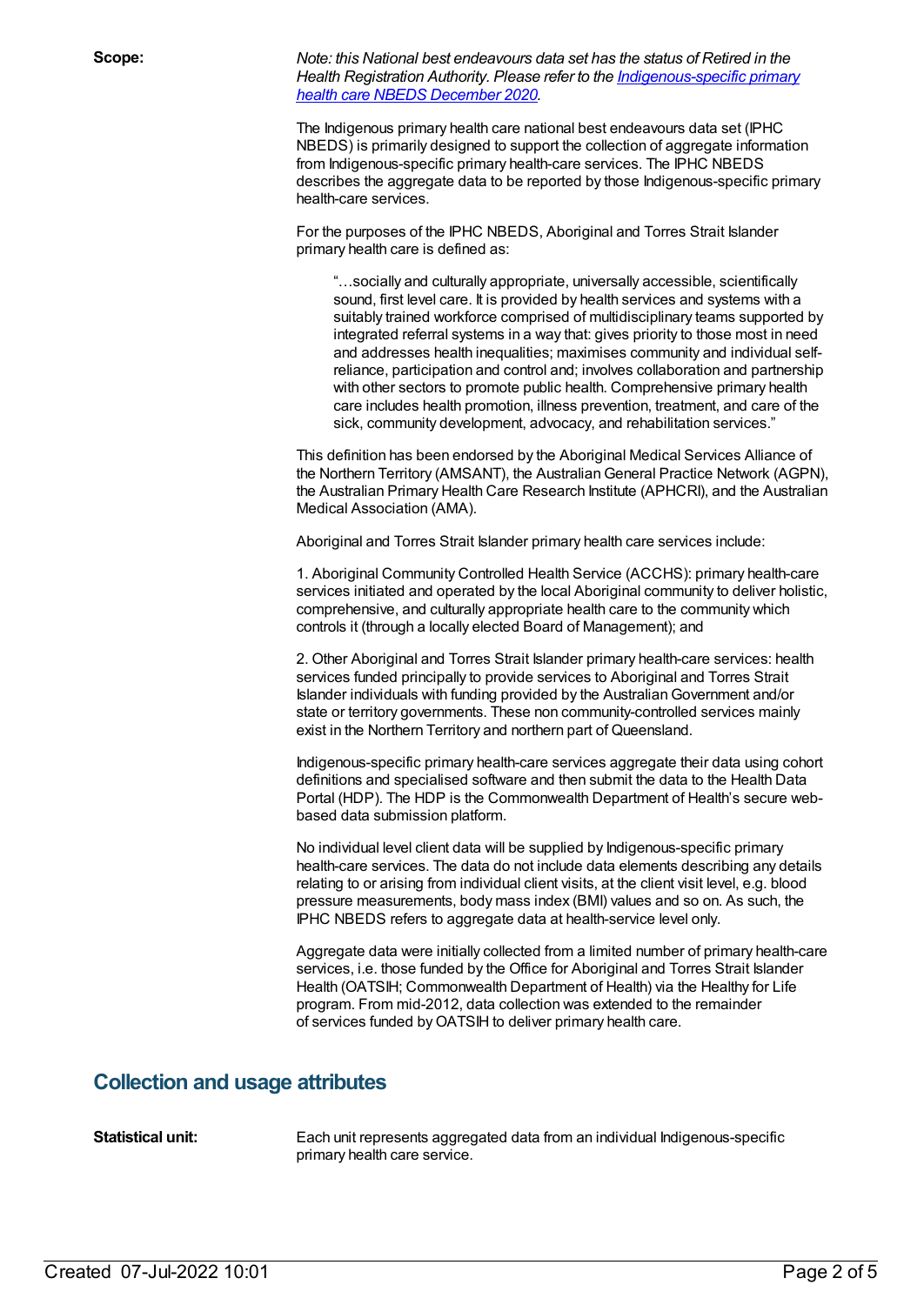| <b>Collection methods:</b>             | The IPHC NBEDS describes only the aggregated data. Client Information Systems<br>(CIS) contain many variables related to individual clients, but only those data items<br>specified by nKPI technical specifications are extracted. Many of these CIS are<br>able to extract, aggregate and upload the de-individualised data directly to the<br>Health Data Portal (HDP) though a direct-load process. Services with systems<br>unable to complete the direct-load process are able to manually enter aggregated<br>data directly into a web-based form through the HDP. |  |  |
|----------------------------------------|---------------------------------------------------------------------------------------------------------------------------------------------------------------------------------------------------------------------------------------------------------------------------------------------------------------------------------------------------------------------------------------------------------------------------------------------------------------------------------------------------------------------------------------------------------------------------|--|--|
|                                        | Once these data have been uploaded, reviewed and approved by the Indigenous-<br>specific primary health-care service, they are then accessible to the AIHW. The<br>AIHW reviews the data and works with the service on any potential data quality<br>issues. Once the data are finalised, they are accessible to the Commonwealth<br>Department of Health.                                                                                                                                                                                                                |  |  |
|                                        | The regular client status of a client will be determined by the service.                                                                                                                                                                                                                                                                                                                                                                                                                                                                                                  |  |  |
|                                        | <b>National reporting arrangements</b>                                                                                                                                                                                                                                                                                                                                                                                                                                                                                                                                    |  |  |
|                                        | Each service funded to provide Indigenous-specific primary health care should<br>record service provision in clinical information management systems that allow the<br>electronic transmission of data for reporting.                                                                                                                                                                                                                                                                                                                                                     |  |  |
|                                        | Periods for which data are collected and nationally collated                                                                                                                                                                                                                                                                                                                                                                                                                                                                                                              |  |  |
|                                        | Data collections and data reporting will be on a 6-monthly basis.                                                                                                                                                                                                                                                                                                                                                                                                                                                                                                         |  |  |
| Implementation start date:             | 01/07/2020                                                                                                                                                                                                                                                                                                                                                                                                                                                                                                                                                                |  |  |
| Implementation end date:               | 30/06/2021                                                                                                                                                                                                                                                                                                                                                                                                                                                                                                                                                                |  |  |
| <b>Source and reference attributes</b> |                                                                                                                                                                                                                                                                                                                                                                                                                                                                                                                                                                           |  |  |

| <b>Submitting organisation:</b> | Australian Institute of Health and Welfare |
|---------------------------------|--------------------------------------------|
|                                 | Department of Health                       |

### **Relational attributes**

| Related metadata<br>references: | See also Indigenous primary health care key performance indicators June 2020 |
|---------------------------------|------------------------------------------------------------------------------|
|                                 | $\bullet$ Health. Retired 13/10/2021<br>• Indigenous, Superseded 14/07/2021  |
|                                 | Supersedes <b>Indigenous primary health care NBEDS 2019-20</b>               |
|                                 | $\blacksquare$ Hooth Cuncroaded 16/01/2020                                   |

• [Health](https://meteor.aihw.gov.au/RegistrationAuthority/12), Superseded 16/01/2020 • [Indigenous](https://meteor.aihw.gov.au/RegistrationAuthority/6), Superseded 14/07/2021

## **Metadata items in this Data Set Specification** Show more detail

| Sea<br>No.               | Metadata item                                                    | <b>Obligation Max</b> | <b>OCCUIS</b> |
|--------------------------|------------------------------------------------------------------|-----------------------|---------------|
| ٠                        | Address-address site name, text X[X(49)]                         | Conditional 2         |               |
| ٠                        | Address—Australian postcode, code (Postcode datafile) NNNN       | Mandatory             | -2            |
| ٠                        | <b>Address—Australian state/territory identifier, code AA[A]</b> | Mandatory             | -2            |
| ٠                        | Address-electronic communication address, text X[X(1099)]        | Mandatory             | -7            |
| $\overline{\phantom{a}}$ | Address-electronic communication medium, code N[N]               | Mandatory             | -7            |
| ۰                        | Address—road name, text X[X(44)]                                 | Mandatory             | -2            |
|                          | Address-road number 1, road number XXXXXX                        | Mandatory             | -2            |
|                          | Address-road number 2, road number XXXXXX                        | Conditional 2         |               |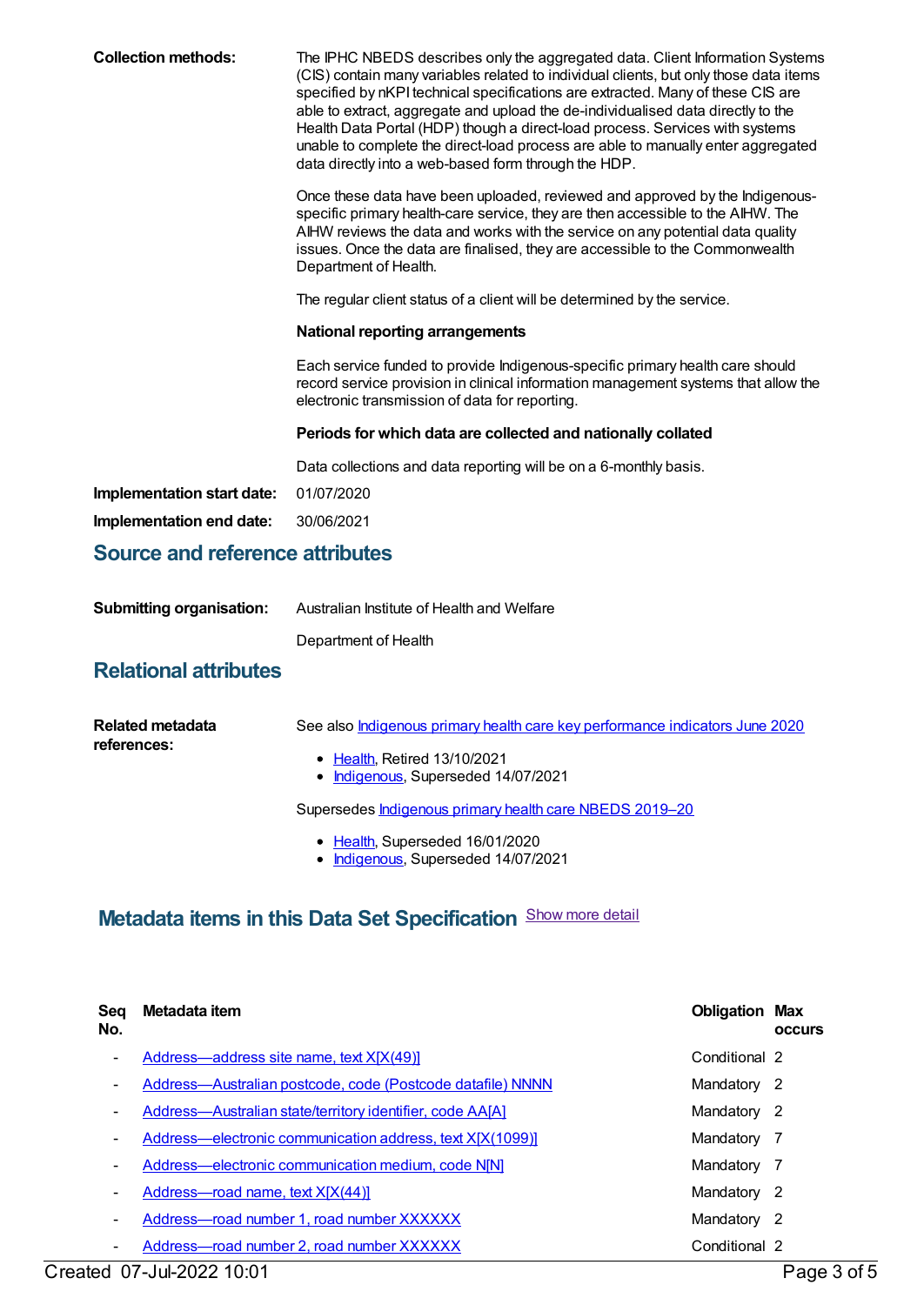|                          | Address-road type, code AA[AA]                                                                                           | Mandatory 2   |                         |
|--------------------------|--------------------------------------------------------------------------------------------------------------------------|---------------|-------------------------|
|                          | Address-sub-dwelling unit number, identifier X[X(6)]                                                                     | Conditional 2 |                         |
| $\overline{\phantom{a}}$ | Address-suburb/town/locality name, text X[X(45)]                                                                         | Mandatory 2   |                         |
| $\overline{\phantom{a}}$ | Child-fully immunised recorded indicator, yes/no code N                                                                  | Mandatory     | $\overline{1}$          |
|                          | Female-cervical screening indicator, yes/no/not stated/inadequately described<br>code N                                  | Conditional 3 |                         |
|                          | Female-hysterectomy indicator, yes/no code N                                                                             | Conditional 1 |                         |
| $\overline{\phantom{a}}$ | Organisation-name type, code N                                                                                           | Mandatory     | - 1                     |
| $\overline{\phantom{a}}$ | Organisation-organisation name, text X[X(199)]                                                                           | Mandatory     | - 1                     |
| $\overline{\phantom{a}}$ | Person-absolute cardiovascular disease risk assessment result categories, code<br>N                                      | Conditional 1 |                         |
| $\overline{\phantom{a}}$ | Person-absolute cardiovascular disease risk assessment result recorded<br>indicator, yes/no code N                       | Mandatory     | - 1                     |
| $\overline{\phantom{a}}$ | Person-age, total years N[NN]                                                                                            | Mandatory     | - 1                     |
|                          | Person-albumin/creatinine ratio (ACR) result, code N                                                                     | Mandatory 1   |                         |
| $\overline{\phantom{a}}$ | Person-alcohol consumption status recorded indicator, yes/no code N                                                      | Conditional 1 |                         |
| $\overline{\phantom{a}}$ | Person-AUDIT-C result recorded indicator, yes/no code N                                                                  | Mandatory 1   |                         |
| $\overline{\phantom{a}}$ | Person-AUDIT-C result, code N                                                                                            | Conditional 1 |                         |
| $\overline{\phantom{a}}$ | Person-birthweight recorded indicator, yes/no code N                                                                     | Conditional 1 |                         |
| $\overline{\phantom{a}}$ | Person-blood pressure measurement result less than or equal to 130/80 mmHg<br>indicator, yes/no code N                   | Conditional 1 |                         |
| $\overline{a}$           | Person-blood pressure measurement result recorded indicator, yes/no code N                                               | Conditional 1 |                         |
|                          | Person-body mass index (classification), code N[.N]                                                                      | Conditional 1 |                         |
| $\overline{\phantom{a}}$ | Person-body mass index recorded indicator, yes/no code N                                                                 | Conditional 1 |                         |
|                          | Person-cardiovascular disease recorded indicator, yes/no code N                                                          | Mandatory 1   |                         |
|                          | Person-chronic obstructive pulmonary disease recorded indicator, yes/no code N                                           | Mandatory 1   |                         |
|                          | Person-diabetes mellitus status, code NN                                                                                 | Mandatory     | $\overline{\mathbf{1}}$ |
|                          | Person—estimated glomerular filtration rate (eGFR) recorded indicator, yes/no code Mandatory 1<br>N                      |               |                         |
| $\overline{\phantom{a}}$ | Person-estimated glomerular filtration rate (eGFR) result, code N[A]                                                     | Conditional 1 |                         |
| $\overline{\phantom{a}}$ | Person-glycosylated haemoglobin level, code N                                                                            | Conditional 2 |                         |
|                          | Person-glycosylated haemoglobin measurement result recorded indicator, yes/no<br>code N                                  | Conditional 2 |                         |
| $\overline{\phantom{a}}$ | Person-GP Management Plan (MBS Item 721) indicator, yes/no code N                                                        | Conditional 1 |                         |
|                          | Person-HDL cholesterol measurement result recorded indicator, yes/no code N                                              | Mandatory 1   |                         |
|                          | Person-Indigenous status, code N                                                                                         | Mandatory 1   |                         |
| $\overline{\phantom{a}}$ | Person-influenza immunisation indicator, yes/no code N                                                                   | Conditional 1 |                         |
| $\overline{\phantom{a}}$ | Person-MBS Health Assessment for Aboriginal and Torres Strait Islander People<br>(MBS Item 715) indicator, yes/no code N | Conditional 2 |                         |
| $\overline{\phantom{a}}$ | Person-microalbumin urine test result recorded indicator, yes/no code N                                                  | Mandatory     | -1                      |
| $\overline{a}$           | Person-regular client indicator, yes/no code N                                                                           | Mandatory     | - 1                     |
| $\overline{a}$           | Person-sex, code X                                                                                                       | Mandatory     | $\overline{1}$          |
|                          | Person-smoking status recorded indicator, yes/no code N                                                                  | Conditional 1 |                         |
| $\overline{\phantom{0}}$ | Person-systolic blood pressure measurement result recorded indicator, yes/no<br>code N                                   | Mandatory     | $\overline{1}$          |
|                          | Person-Team Care Arrangement (MBS Item 723) indicator, yes/no code N                                                     | Conditional 1 |                         |
|                          | Person-tobacco smoking status, code N                                                                                    | Conditional 1 |                         |